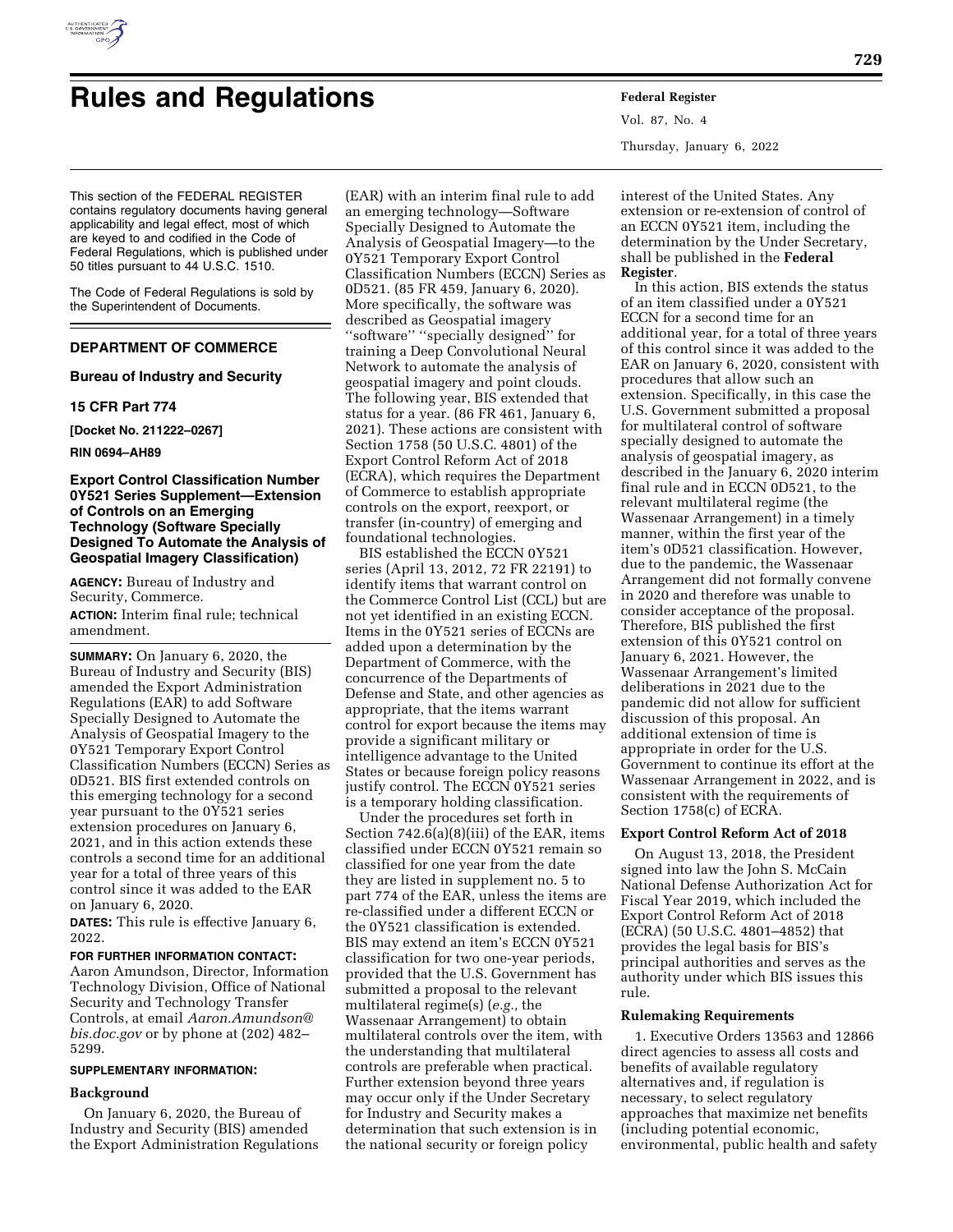effects, distribute impacts, and equity). Executive Order 13563 emphasizes the importance of quantifying both costs and benefits, of reducing costs, of harmonizing rules, and of promoting flexibility. This interim final rule has been designated to be not significant for purposes of Executive Order 12866.

2. Notwithstanding any other provision of law, no person is required to respond to, nor is subject to a penalty for failure to comply with a collection of information, subject to the requirements of the Paperwork Reduction Act of 1995 (44 U.S.C. 3501 *et seq.*) (PRA), unless that collection of information displays a currently valid OMB control number. This rule does not involve any collection of information.

3. This rule does not contain policies associated with Federalism as that term is defined under Executive Order 13132.

4. Pursuant to section 1762 of ECRA (*see* 50 U.S.C. 4821), this action is exempt from the Administrative Procedure Act requirements (under 5 U.S.C. 553) for notice of proposed rulemaking, opportunity for public participation, and delay in effective date. This rule only updates

Supplement No. 5 to Part 774 to the EAR by extending the date of the period of validity of 0D521 software in Supplement No. 5 to Part 774 for one year. This revision is merely technical and in accordance with established 0Y521 ECCN series procedure and purpose, which was proposed to the public and subject of comment. This rule clarifies information, which serves to avoid confusing readers about the 0D521 item's status. It does not alter any right, obligation or prohibition that applies to any person under the EAR.

5. Because a notice of proposed rulemaking and an opportunity for public comment are not required to be given for this rule by 5 U.S.C. 553, or by any other law, the analytical requirements of the Regulatory Flexibility Act, 5 U.S.C. 601, *et seq.,* are not applicable. Accordingly, no regulatory flexibility analysis is required, and none has been prepared.

#### **List of Subjects in 15 CFR Part 774**

Exports, Reporting and recordkeeping requirements.

Accordingly, part 774 of the Export Administration Regulations (15 CFR

parts 730 through 774) is amended as follows:

## **PART 774—THE COMMERCE CONTROL LIST**

■ 1. The authority citation for part 774 continues to read as follows:

**Authority:** 50 U.S.C. 4801–4852; 50 U.S.C. 4601 *et seq.*; 50 U.S.C. 1701 *et seq.*; 10 U.S.C. 8720; 10 U.S.C. 8730(e); 22 U.S.C. 287c, 22 U.S.C. 3201 *et seq.*; 22 U.S.C. 6004; 42 U.S.C. 2139a; 15 U.S.C. 1824; 50 U.S.C. 4305; 22 U.S.C. 7201 *et seq.*; 22 U.S.C. 7210; E.O. 13026, 61 FR 58767, 3 CFR, 1996 Comp., p. 228; E.O. 13222, 66 FR 44025, 3 CFR, 2001 Comp., p. 783.

## **Supplement No. 5 to Part 774 [Amended]**

■ 2. In Supplement No. 5 to part 774, amend the table under section ''0D521. Software'' by revising entry No 1. to read as follows:

## **Supplement No. 5 to Part 774—Items Classified Under ECCNS 0A521, 0B521, 0C521, 0D521 and 0E521**

\* \* \* \* \*

| Note: The description must match by model number or a<br>broader descriptor that does not necessarily need to be<br>company specific. |  |  | Date of initial or subse-<br>quent BIS classifica-<br>tion.<br>$ID = initial date$ ; SD =<br>subsequent date). | Date when the item will<br>be designated EAR99.<br>unless reclassified in<br>another ECCN or the<br>0Y521 classification is<br>reissued. |  | Item-specific license ex-<br>ception eligibility. |
|---------------------------------------------------------------------------------------------------------------------------------------|--|--|----------------------------------------------------------------------------------------------------------------|------------------------------------------------------------------------------------------------------------------------------------------|--|---------------------------------------------------|
|                                                                                                                                       |  |  |                                                                                                                |                                                                                                                                          |  |                                                   |

#### **0D521. Software.**

| <i>No.</i> 1 Geospatial imagery "software" "specially designed" for<br>training a Deep Convolutional Neural Network to automate<br>the analysis of geospatial imagery and point clouds, and<br>having all of the following:                            |  | January 6, 2020 (ID)  January 6, 2023 |  | License Exception GOV<br>under $\S 740.11(b)(2)(ii)$<br>only. |
|--------------------------------------------------------------------------------------------------------------------------------------------------------------------------------------------------------------------------------------------------------|--|---------------------------------------|--|---------------------------------------------------------------|
| 1. Provides a graphical user interface that enables the user to<br>identify objects (e.g., vehicles, houses, etc.) from within<br>geospatial imagery and point clouds in order to extract posi-<br>tive and negative samples of an object of interest; |  |                                       |  |                                                               |
| 2. Reduces pixel variation by performing scale, color, and rota-<br>tional normalization on the positive samples;                                                                                                                                      |  |                                       |  |                                                               |
| 3. Trains a Deep Convolutional Neural Network to detect the<br>object of interest from the positive and negative samples;<br>and                                                                                                                       |  |                                       |  |                                                               |
| 4. Identifies objects in geospatial imagery using the trained<br>Deep Convolutional Neural Network by matching the rota-<br>tional pattern from the positive samples with the rotational<br>pattern of objects in the geospatial imagery.              |  |                                       |  |                                                               |
| Technical Note: A point cloud is a collection of data points de-<br>fined by a given coordinate system. A point cloud is also<br>known as a digital surface model.                                                                                     |  |                                       |  |                                                               |
|                                                                                                                                                                                                                                                        |  |                                       |  |                                                               |